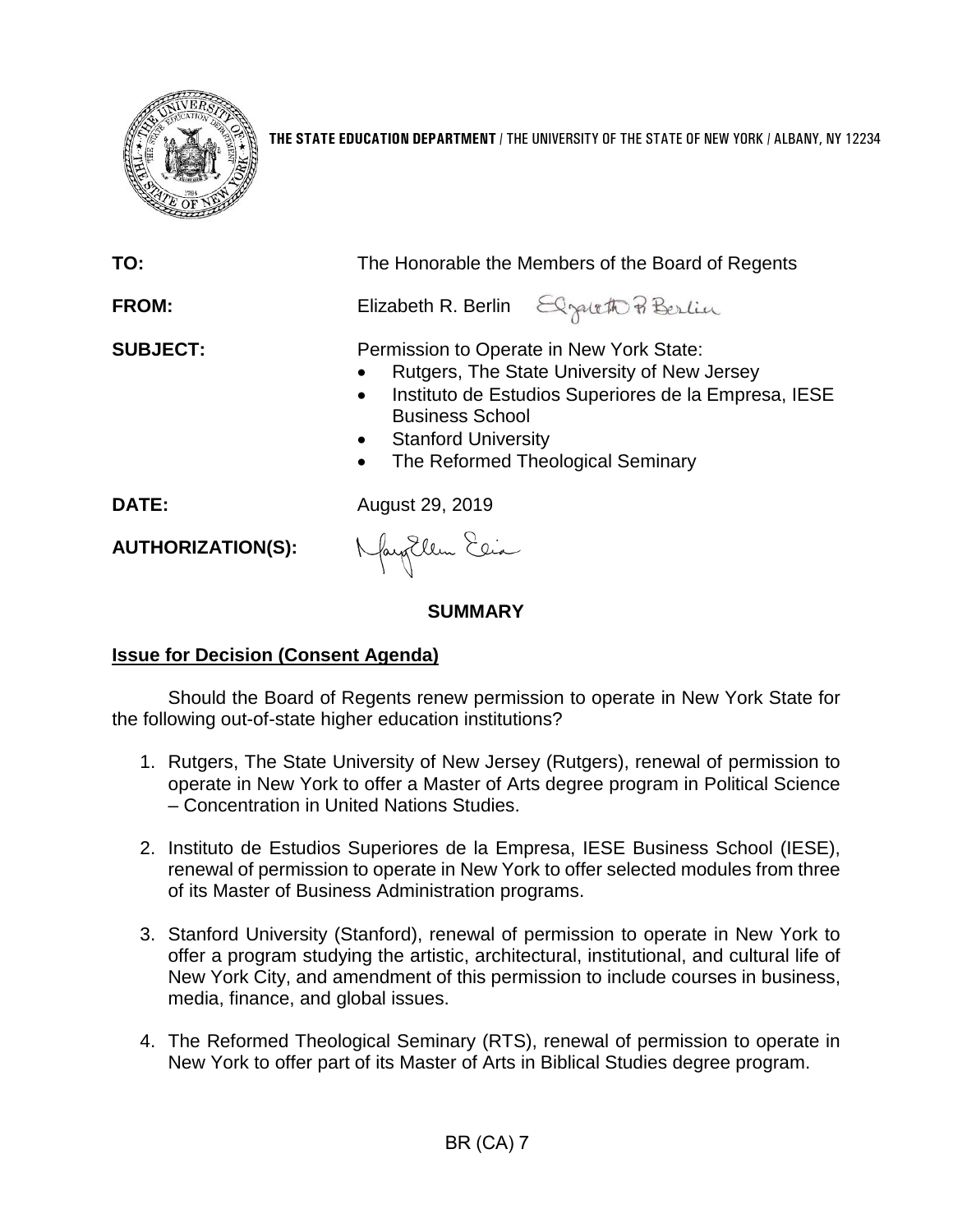### **Reason(s) for Consideration**

Required by State statute and State regulation. **Proposed Handling**

The question will come before the full Board at its September 2019 meeting, where it will be voted on and action taken.

### **Procedural History**

On September 16, 2014 Rutgers, IESE, Stanford, and RTS were granted initial permission to operate with a physical presence in New York State for a period of five years, ending on September 30, 2019.

#### **Background Information**

Education Law §224(1)(a) and §3.56 of the Regents Rules prohibit any operation by out-of-state higher education institutions in New York without prior permission of the Board. Permission is granted for a five-year period, after which the institution must apply for renewal of permission to operate and seek approval of the Board.

Rutgers is a large public university with its main campus in New Brunswick, New Jersey. The institution is accredited by the Middle States Commission on Higher Education. Rutgers currently offers a Master of Arts (MA) degree program in Political Science with a concentration in United Nations Studies in New York City. This MA program is a liberal arts degree that is intended to provide students and professionals with an opportunity to study the United Nations and global public policy within an interdisciplinary perspective. Rutgers offers classes for this degree program on the Marymount Manhattan College campus via video wall technology, allowing students to attend the same classes at the same time as students on the New Brunswick campus.

IESE, a school of the University of Navarra (Spain), has its primary campuses in Barcelona and Madrid. IESE offers MBA and Ph.D. degree programs in Management as well as an executive education program. IESE is accredited by the Association to Advance Collegiate Schools of Business (AACSB), the European Quality Improvement System (EQUIS), and the Association of MBAs (AMBA). IESE currently offers selected modules from three MBA programs at its New York City location: the full-time MBA program, the Executive MBA program, and the Global Executive MBA program. The degree awarded for each of these programs is an MBA from IESE Business School Spain. IESE does not currently, nor does it plan to, offer any degree program in its entirety in New York.

Stanford is approved to offer a program studying the artistic, architectural, institutional, and cultural life of New York City. The "Stanford in New York City" program is open exclusively to undergraduates enrolled at Stanford. The program is offered during three academic quarters each year and does not culminate in a separate degree of its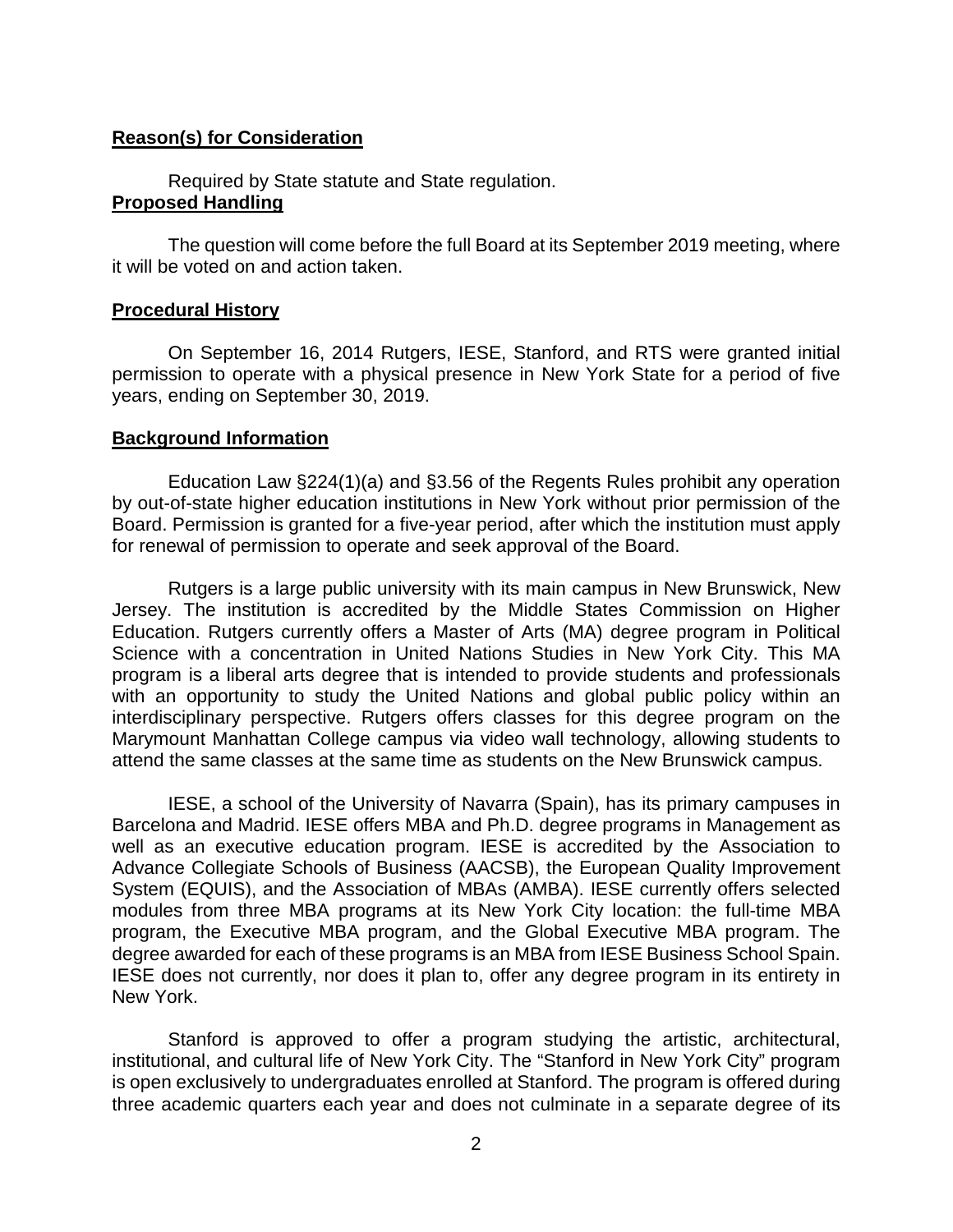own. Stanford students are placed in a 4-day, 32-hour internship. In addition, they enroll in three or four classes at Stanford's center at 21<sup>st</sup> and Broadway in Manhattan. This coursework includes an internship seminar and two to three electives in art, architecture, design, or urban studies. During the initial approval period, the program has added coursework in business, media, finance, and global issues. The institution seeks to amend its approval to include courses in these areas.

The Reformed Theological Seminary (RTS), a graduate theological institution based in Jackson, Mississippi, offers part of its Master of Arts in Biblical Studies (MABS) degree program in New York City. RTS is accredited by the Southern Association of Colleges and Schools – Commission on Colleges. The goal of RTS NYC is to train leaders for ministry in the global city, especially New York City. The MABS curriculum is a 66 credit hour degree program, and RTS offers 32 credits from this program on site at 1166 Avenue of the Americas in Manhattan.

Additional information about each application for renewal of permission to operate is provided in the attachment to this item.

# **Related Regents Items**

[September 2014](http://www.regents.nysed.gov/common/regents/files/914brca3.pdf) (http://www.regents.nysed.gov/common/regents/files/914brca3.pdf)

# **Recommendation**

VOTED: That the Board of Regents renew Rutgers – The State University of New Jersey's permission to operate in New York to offer a Master of Arts (MA) degree program in Political Science – Concentration in United Nations Studies, for a five-year period beginning on October 1, 2019 and ending on September 30, 2024.

VOTED: That the Board of Regents renew IESE Business School's permission to operate in New York to offer selected modules from three of its Master of Business Administration (MBA) programs. This approval will be effective for a five-year period beginning on October 1, 2019 and ending on September 30, 2024.

VOTED: That the Board of Regents renew and amend Stanford University's permission to operate in New York to offer a "Stanford in New York City" program, comprising of an internship and courses related to the artistic, architectural, and cultural life in New York City, as well as coursework in business, media, finance, and global issues. This approval will be effective for a five-year period beginning on October 1, 2019 and ending on September 30, 2024.

VOTED: That the Board of Regents renew the Reformed Theological Seminary's permission to operate in New York to offer part (up to 49 percent) of its Master of Arts in Biblical Studies degree program in New York City. This approval will be effective for a five-year period beginning on October 1, 2019 and ending on September 30, 2024.

# **Timetable for Implementation**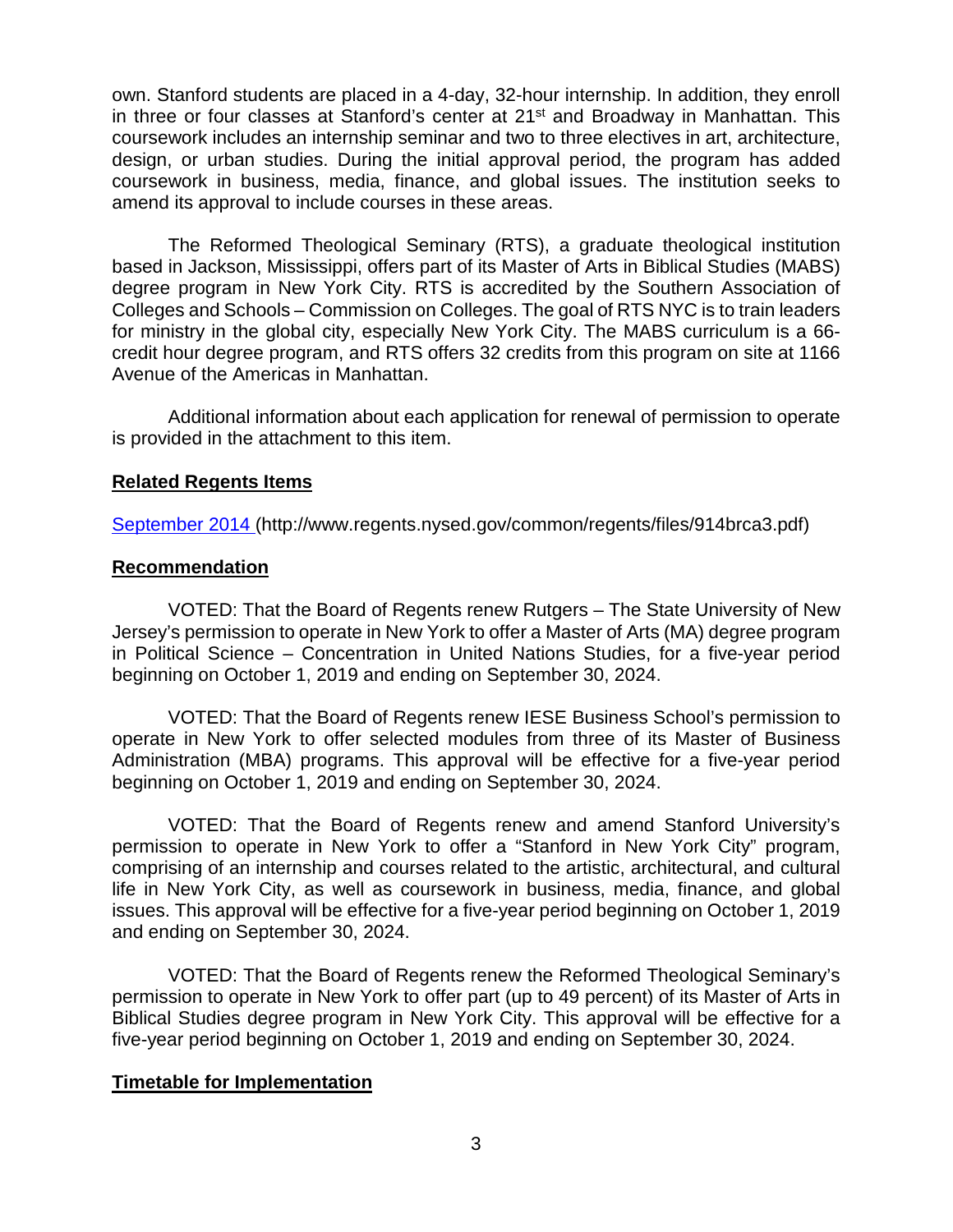Subsequent renewals of this permission to operate, if sought, will be subject to the terms of Section 3.56 of the Rules of the Board of Regents. If these institutions seek to renew their permission to operate after their current term, they must notify the Department no later than September 30, 2023.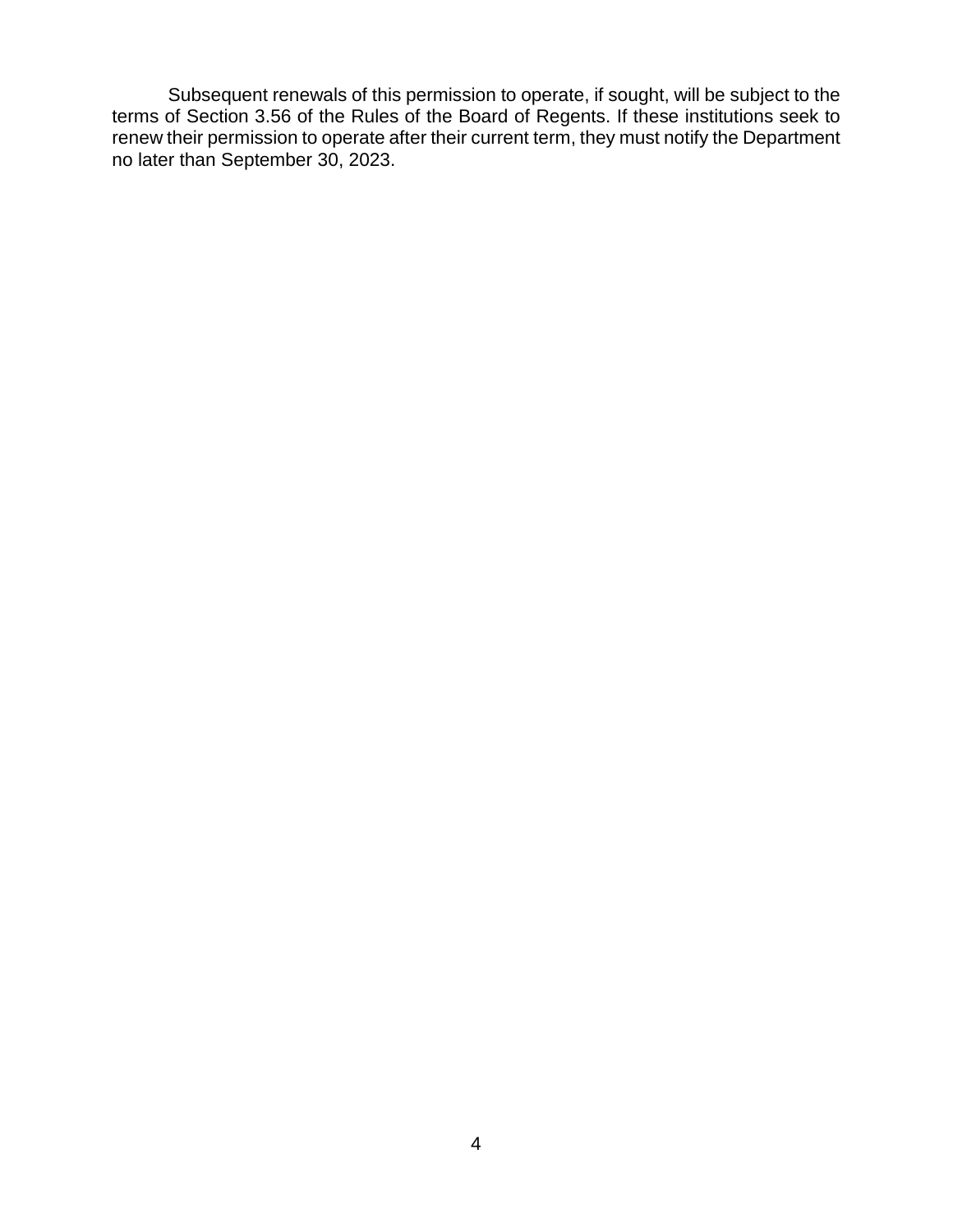### **Information in Support of Recommendation**

### **Rutgers, The State University of New Jersey**

Rutgers offers a Master of Arts in Political Science – United Nations and Global Policy Studies (UNMA) simultaneously on the main Rutgers campus in New Brunswick, NJ and on the Marymount Manhattan College (MMC) campus in New York via video wall technology. The UNMA is a liberal arts degree that is intended to provide students and professionals with an opportunity to study the United Nations and global public policy within an interdisciplinary perspective. The goal of the proposed program is to enable students to become active researchers and practitioners in a rapidly expanding field of knowledge. The curriculum is designed to provide students with qualitative and quantitative analytical skills and with the hands-on management expertise required by leaders in the major fields of Political Science, Global Public Policy, and United Nations Studies. The program requires 36 credits (12 courses), 33 of which may be completed at the MMC location. The remaining three credits are taught via online distance education.

Offering classes at MMC allows students who reside or work in New York City to enroll in classes offered in the evenings, Monday through Thursday, and on Saturday via the video walls that connect MMC and Hickman Hall on Rutgers' campus in New Brunswick. Rutgers does not separately track students who attend the UNMA program in New York, as students may attend class in either location throughout the program. This allows an individual student to attend class in whichever location is more convenient at any given time.

Rutgers reports 51 graduates of the UNMA program since it began in 2014. A total of 70 students enrolled in the UNMA program in the 2018-2019 academic year, many of whom attended classes at the MMC location. Over the next five years, the program is expected to have approximately 50-56 students enrolled in any given year.

#### **Instituto de Estudios Superiores de la Empresa, IESE Business School**

IESE, founded in 1958 in Barcelona, Spain, is the graduate business school of the University of Navarra. The school offers an MBA, an Executive MBA, a Global Executive MBA, and a Ph.D., as well as executive education programs. IESE is accredited by the Association to Advance Collegiate Schools of Business (AACSB), the European Quality Improvement System (EQUIS), and the Association of MBA (AMBA).

At its New York City location, IESE offers selected modules from three MBA programs: the full-time MBA program, the Executive MBA program, and the Global Executive MBA program. The degree awarded for each of these programs is an MBA from IESE Business School Spain. IESE does not currently, nor does it plan to, offer any degree program in its entirety in New York.

The full-time MBA is a 19-month program offered at IESE's main campus in Barcelona. Students have the option in the second year to attend one of four overseas modules in New York, Brazil, Shanghai or Nairobi. The modules offer credit-bearing courses with local relevance taken while experiencing a new culture and business climate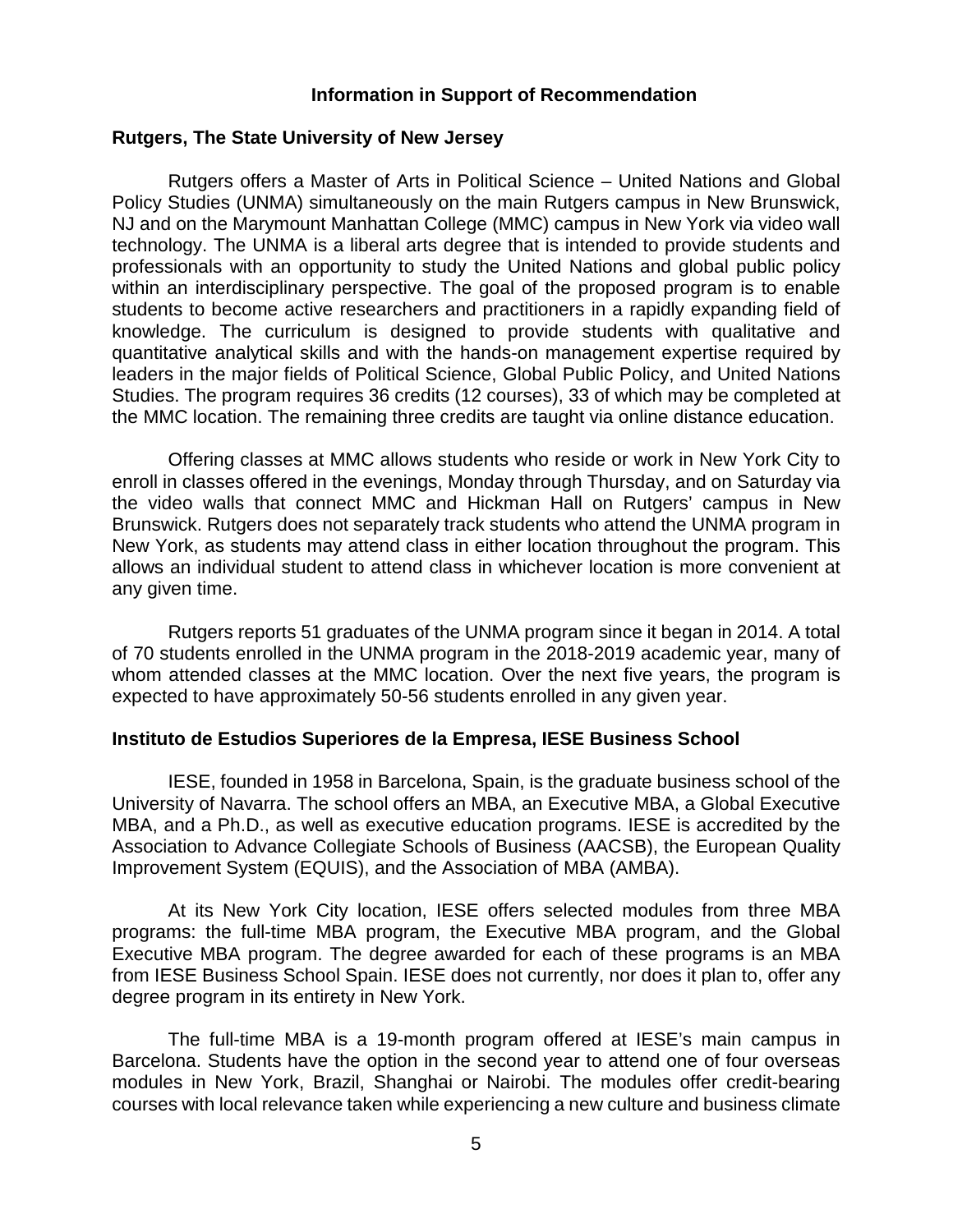through company visits, industry speakers, and social activities. The New York module covers Wall Street, value investing, personal investing, global marketing, disruptive business models related to information technology, media businesses, and general management, with some variation in which of these topics is offered each year. There are typically 50-70 students present each week, with 60-90 unique participants over the two weeks. Participants are all full-time MBA students, matriculated in Barcelona, who have completed their first year of study.

The full-time MBA program was initially approved to operate a summer term of nine weeks. The currently offered module is designed as two weeks long as part of an overall program decision to make it more consistent with international modules offered in other locations. However, it remains an optional, for-credit, experiential module with the same general content, purpose, student population, and faculty as it would have under the 9-week format. The full-time MBA has served 397 students since its approval in 2014 and all 397 have been awarded a degree. This program is expected to serve approximately 75 students per year over the next 5 years.

The 18-month Executive MBA (EMBA) is a part-time program for high-potential managers and entrepreneurs with approximately 10 years of work experience. The program is currently offered at the Barcelona, Madrid, and São Paulo campuses and this year will start in Munich. Formats are weekly or bi-weekly, Friday & Saturday. Each program has three one-week residential modules, at least one of which has to be taken abroad in Shanghai, New York, Nairobi, or São Paolo. Students from all campuses mix in these international residential modules.

The week-long New York module offers courses on Capital Markets & Wall Street, and Innovation & Entrepreneurship, usually taught to two simultaneous cohorts in parallel for a total of up to 120 students at a time. Faculty typically are those from IESE's main campus with U.S. experience or North American adjuncts who were formerly a resident on IESE's Barcelona campus. The New York EMBA module was held in 2014-15 as an optional, non-credit experiential week, offered once that year. The EMBA program was subsequently modified to make student attendance in an international module mandatory, and the New York module was redesigned with greater academic content and made to be credit bearing. While the prior format heavily incorporated industry speakers and trips to corporate sites, IESE's own faculty now teach most of the sessions with selected corporate guest lecturers and site visits.

EMBA students who attend the New York module are all matriculated in programs run locally at IESE's other four campuses. Given that many of these students choose New York to fulfill one of their required residential weeks, the module is repeated in New York two or three times per academic year with total attendance between 200 and 250. Since IESE was granted permission to operate in 2014, 990 students have attended the EMBA modules in New York, and all 990 have been awarded a degree.

The Global Executive MBA (GEMBA) is a 16-month program for international managers with 10+ years of experience delivered in a career-compatible format accessible to students independent of their location. Based out of the Barcelona campus, it consists of six two-week residential modules in Barcelona, New York, Munich,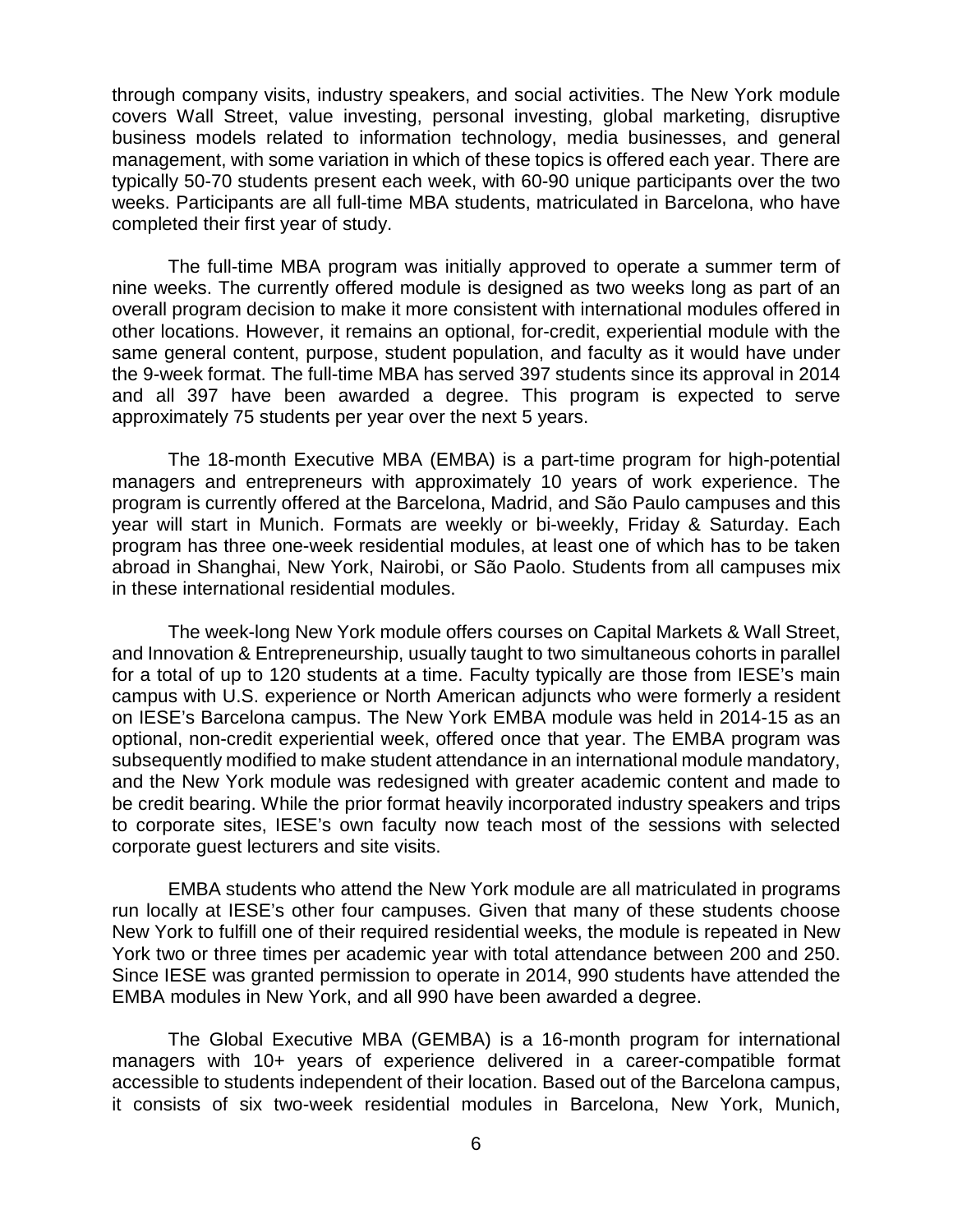Shanghai, and Silicon Valley, and three one-week modules, two for electives and one for program closing. In-person instruction is combined with pre- and post-module online activity. The goal of the program is similar to that of a standard MBA, but it is tailored to students with more work experience and proven managerial capabilities, and it has a greater emphasis on international management, understanding of cultures, and operating in global markets.

Since 2014, the GEMBA program has served 265 students with 45 to 60 students per class. This program is expected to enroll approximately 55 new students per year, with a total enrollment of approximately 110 at any one time during the next five years. At present two of the two-week residential modules and one of the six one-week elective offerings are scheduled at IESE's New York campus for a total presence of five weeks. The GEMBA program may offer an additional two-week module in New York, for a total presence of up to seven weeks.

All New York modules from the three MBA programs are offered at IESE's 25,000 square foot site on 57th Street in Manhattan. The institution has outfitted it for executive education with two, 60-person amphitheater-style classrooms, seven team break-out rooms, a multi-purpose event space, and offices for staff. A virtual private network provides the same web-based services and electronic access to library holdings that students receive on the main Barcelona campus. While most of IESE's faculty is based in Barcelona and Madrid, on average 15-20 percent of their teaching occurs at IESE locations around the globe. The faculty for the New York modules largely travel from Spain to teach. IESE in New York now has three full-time resident faculty, an increase from the single faculty member permanently present in 2014.

### **Stanford University**

Stanford has been in existence since 1891 and is regarded as one of the world's largest teaching and research institutions. The university is accredited by the Accrediting Commission of Senior Colleges and Universities of the Western Association of Schools and Colleges, a recognized regional accrediting body. As a part of its strategic goals for undergraduate education, Stanford University seeks to foster connections between the education its students receive in the classroom and the world in which they live, and to develop their capacity for adaptive learning. In addition, Stanford University seeks to involve its students more actively in the arts as an integral part of their undergraduate experience. Stanford in New York City (SNYC) is one means of accomplishing these aims.

SNYC offers Stanford students a unique opportunity to spend an academic quarter (fall, winter, or spring) studying and interning in New York City. Students work at their internship sites four days per week and take three or four classes at SNYC's center at 21<sup>st</sup> and Broadway. The coursework includes an internship seminar and two to three electives in art, architecture, design, or urban studies. During the initial approval period, the program has added coursework in business, media, finance, and global issues. The institution seeks to amend its approval to include courses in these areas.